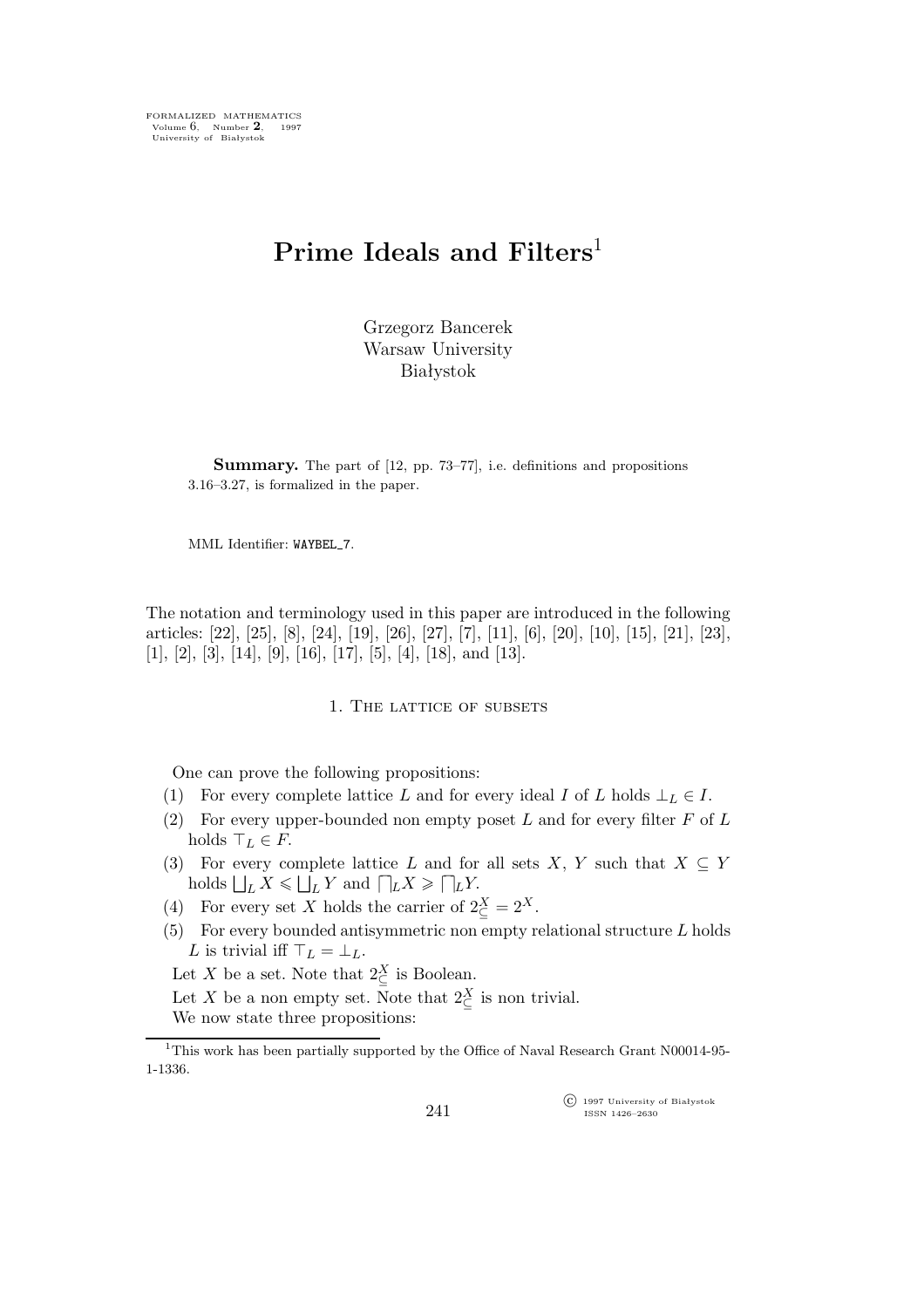### 242 grzegorz bancerek

- (6) For every upper-bounded non empty poset L holds  $\{\top_L\} = \uparrow(\top_L)$ .
- (7) For every lower-bounded non empty poset L holds  $\{\perp_L\} = \downarrow(\perp_L)$ .
- (8) For every lower-bounded non empty poset  $L$  and for every filter  $F$  of  $L$ holds F is proper iff  $\perp_L \notin F$ .

One can verify that there exists a lattice which is non trivial, Boolean, and strict.

Let  $L$  be a non trivial upper-bounded non empty poset. One can check that there exists a filter of  $L$  which is proper.

Next we state several propositions:

- (9) For every set X and for every element a of  $2\frac{X}{C}$  holds  $\neg a = X \setminus a$ .
- (10) Let X be a set and Y be a subset of  $2^X_{\subseteq}$ . Then Y is lower if and only if for all sets x, y such that  $x \subseteq y$  and  $y \in \overline{Y}$  holds  $x \in Y$ .
- (11) Let X be a set and Y be a subset of  $2\frac{X}{C}$ . Then Y is upper if and only if for all sets x, y such that  $x \subseteq y$  and  $y \subseteq X$  and  $x \in Y$  holds  $y \in Y$ .
- (12) Let X be a set and Y be a lower subset of  $2\frac{X}{C}$ . Then Y is directed if and only if for all sets x, y such that  $x \in Y$  and  $y \in Y$  holds  $x \cup y \in Y$ .
- (13) Let X be a set and Y be an upper subset of  $2\frac{X}{C}$ . Then Y is filtered if and only if for all sets x, y such that  $x \in Y$  and  $y \in Y$  holds  $x \cap y \in Y$ .
- (14) Let X be a set and Y be a non empty lower subset of  $2\frac{X}{C}$ . Then Y is directed if and only if for every finite family Z of subsets of X such that  $Z \subseteq Y$  holds  $\bigcup Z \in Y$ .
- (15) Let X be a set and Y be a non empty upper subset of  $2\frac{X}{C}$ . Then Y is filtered if and only if for every finite family  $Z$  of subsets of  $X$  such that  $Z \subseteq Y$  holds Intersect $(Z) \in Y$ .

#### 2. Prime ideals and filters

Let  $L$  be a poset with g.l.b.'s and let  $I$  be an ideal of  $L$ . We say that  $I$  is prime if and only if:

- (Def. 1) For all elements x, y of L such that  $x \sqcap y \in I$  holds  $x \in I$  or  $y \in I$ . One can prove the following proposition
	- (16) Let L be a poset with g.l.b.'s and I be an ideal of L. Then I is prime if and only if for every finite non empty subset A of L such that inf  $A \in I$ there exists an element a of L such that  $a \in A$  and  $a \in I$ .

Let  $L$  be a lattice. Note that there exists an ideal of  $L$  which is prime. Next we state the proposition

(17) Let  $L_1$ ,  $L_2$  be lattices. Suppose the relational structure of  $L_1 =$  the relational structure of  $L_2$ . Let x be a set. If x is a prime ideal of  $L_1$ , then x is a prime ideal of  $L_2$ .

Let L be a poset with l.u.b.'s and let F be a filter of L. We say that F is prime if and only if: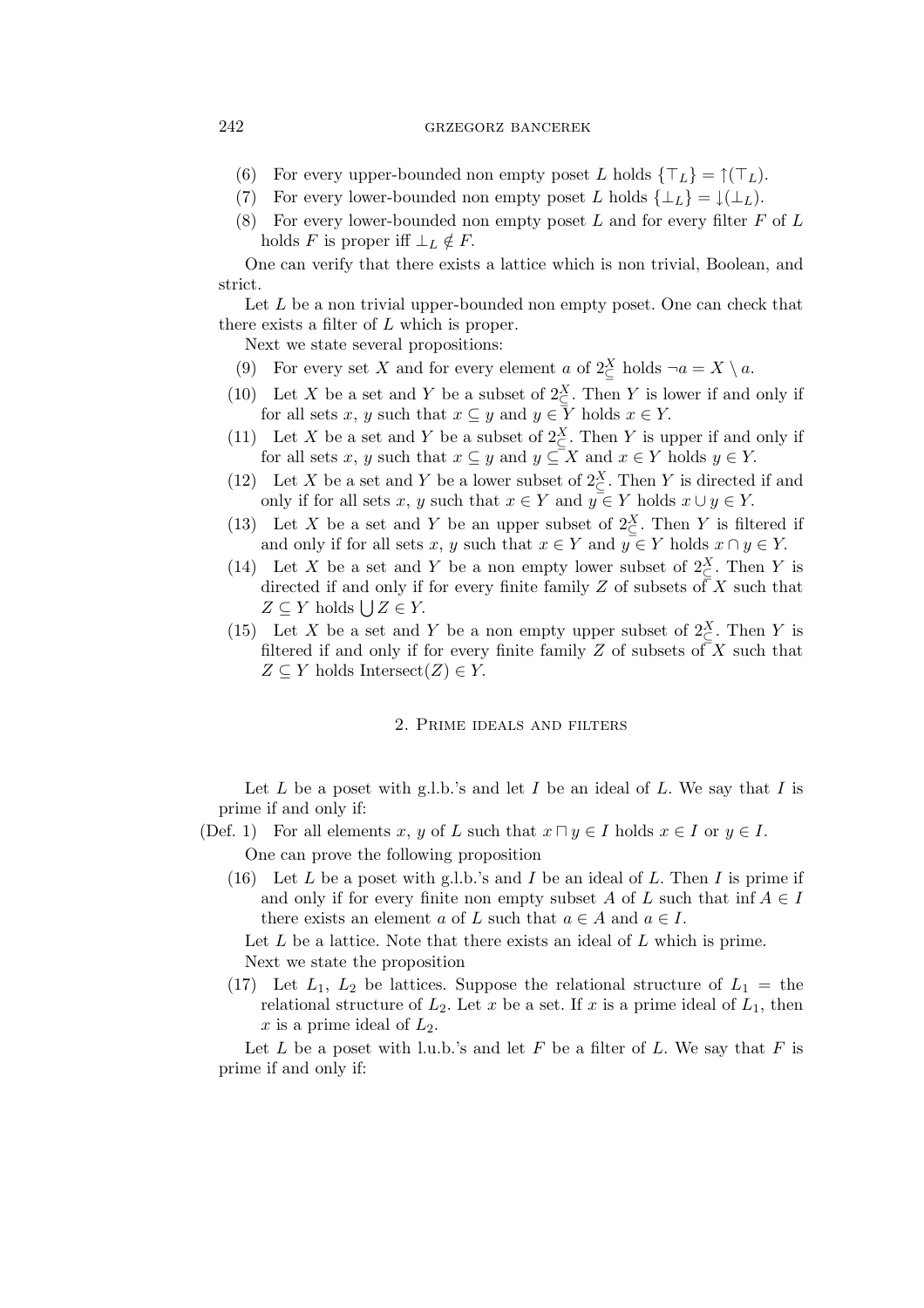- (Def. 2) For all elements x, y of L such that  $x \sqcup y \in F$  holds  $x \in F$  or  $y \in F$ . Next we state the proposition
	- (18) Let L be a poset with l.u.b.'s and F be a filter of L. Then F is prime if and only if for every finite non empty subset A of L such that  $\sup A \in F$ there exists an element a of L such that  $a \in A$  and  $a \in F$ .

Let  $L$  be a lattice. One can verify that there exists a filter of  $L$  which is prime.

The following propositions are true:

- (19) Let  $L_1$ ,  $L_2$  be lattices. Suppose the relational structure of  $L_1 =$  the relational structure of  $L_2$ . Let x be a set. If x is a prime filter of  $L_1$ , then x is a prime filter of  $L_2$ .
- (20) Let L be a lattice and x be a set. Then x is a prime ideal of L if and only if x is a prime filter of  $L^{\text{op}}$ .
- (21) Let L be a lattice and x be a set. Then x is a prime filter of L if and only if x is a prime ideal of  $L^{op}$ .
- (22) Let L be a poset with g.l.b.'s and I be an ideal of L. Then I is prime if and only if one of the following conditions is satisfied:
	- (i) *−*I is a filter of L, or
	- $(ii) -I = \emptyset.$
- (23) For every lattice L and for every ideal I of L holds I is prime iff  $I \in$  $\mathrm{PRIME}(\langle \mathrm{Ids}(L), \subseteq \rangle).$
- (24) Let  $L$  be a Boolean lattice and  $F$  be a filter of  $L$ . Then  $F$  is prime if and only if for every element a of L holds  $a \in F$  or  $\neg a \in F$ .
- (25) Let X be a set and F be a filter of  $2\frac{X}{C}$ . Then F is prime if and only if for every subset A of X holds  $A \in F$  or  $X \setminus A \in F$ .

Let  $L$  be a non empty poset and let  $F$  be a filter of  $L$ . We say that  $F$  is ultra if and only if:

(Def. 3) F is proper and for every filter G of L such that  $F \subseteq G$  holds  $F = G$  or  $G =$  the carrier of L.

Let  $L$  be a non empty poset. Note that every filter of  $L$  which is ultra is also proper.

The following propositions are true:

- (26) For every Boolean lattice L and for every filter F of L holds F is proper and prime iff  $F$  is ultra.
- (27) Let L be a distributive lattice, I be an ideal of L, and F be a filter of L. Suppose I misses F. Then there exists an ideal  $P$  of  $L$  such that  $P$  is prime and  $I \subseteq P$  and P misses F.
- (28) Let  $L$  be a distributive lattice,  $I$  be an ideal of  $L$ , and  $x$  be an element of L. If  $x \notin I$ , then there exists an ideal P of L such that P is prime and  $I \subseteq P$  and  $x \notin P$ .
- (29) Let  $L$  be a distributive lattice,  $I$  be an ideal of  $L$ , and  $F$  be a filter of L. Suppose I misses F. Then there exists a filter  $P$  of  $L$  such that  $P$  is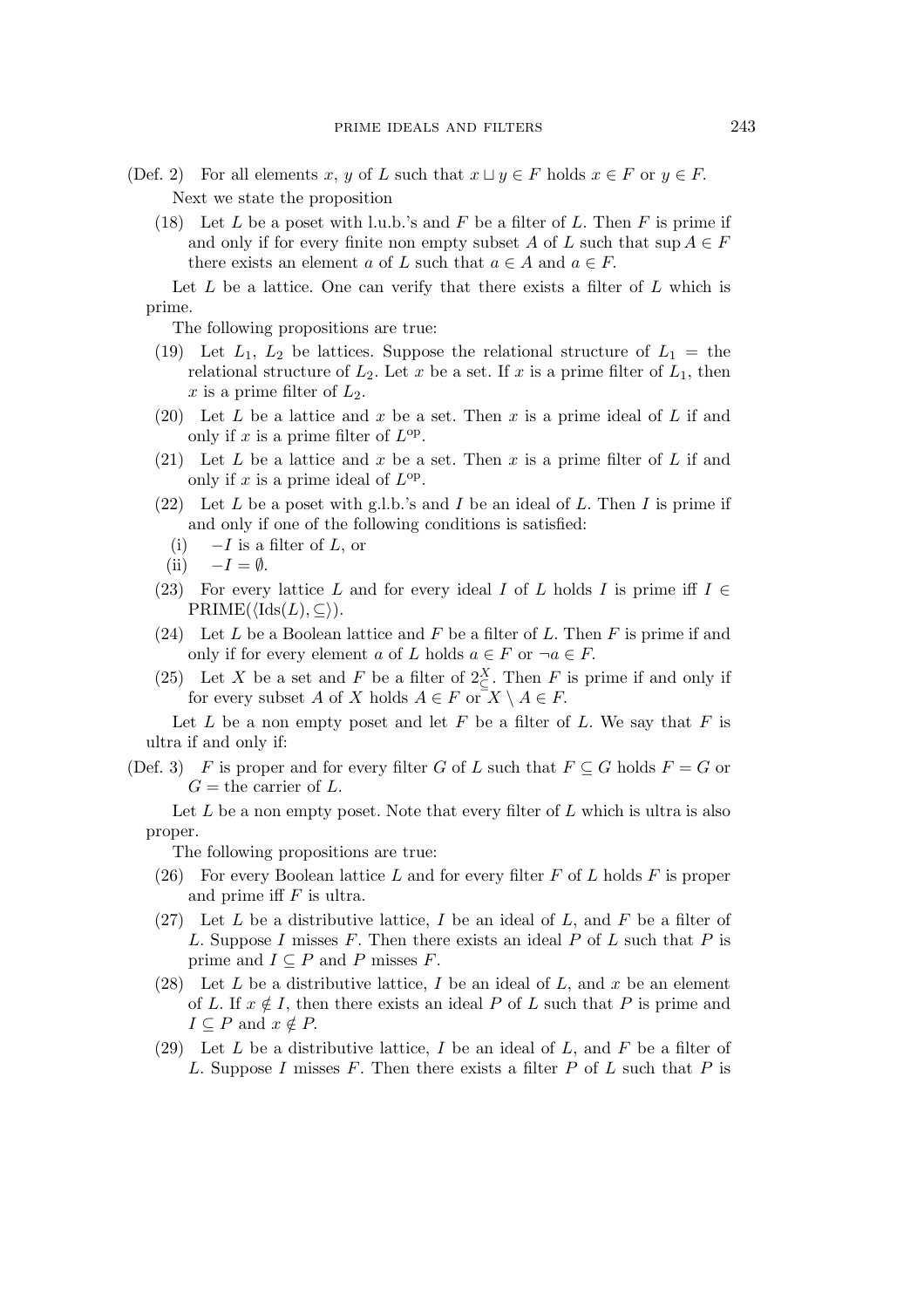prime and  $F \subseteq P$  and I misses P.

(30) Let  $L$  be a non trivial Boolean lattice and  $F$  be a proper filter of  $L$ . Then there exists a filter G of L such that  $F \subseteq G$  and G is ultra.

3. Cluster points of a filter of sets

Let T be a topological space and let  $F, x$  be sets. We say that x is a cluster point of  $F, T$  if and only if:

(Def. 4) For every subset A of T such that A is open and  $x \in A$  and for every set *B* such that  $B \in F$  holds *A* meets *B*.

We say that  $x$  is a convergence point of  $F, T$  if and only if:

- (Def. 5) For every subset A of T such that A is open and  $x \in A$  holds  $A \in F$ .
	- Let X be a non empty set. Note that there exists a filter of  $2\frac{X}{C}$  which is ultra.

We now state several propositions:

- (31) Let  $T$  be a non empty topological space,  $F$  be an ultra filter of  $2^{\text{the carrier of }T}$ , and p be a set. Then p is a cluster point of F, T if and only if  $p$  is a convergence point of  $F, T$ .
- (32) Let T be a non empty topological space and  $x, y$  be elements of  $\langle$ the topology of  $T, \subseteq$ ). Suppose  $x \ll y$ . Let F be a proper filter of  $2 \subseteq$  carrier of T. Suppose  $x \in F$ . Then there exists an element p of T such that  $p \in y$  and  $p$  is a cluster point of  $F, T$ .
- (33) Let T be a non empty topological space and x, y be elements of  $\langle$ the topology of  $T, \subseteq$ . Suppose  $x \ll y$ . Let F be an ultra filter of  $2^{\text{the carrier of}}_{\subseteq} T$ . Suppose  $x \in F$ . Then there exists an element p of T such that  $p \in y$  and  $p$  is a convergence point of  $F, T$ .
- (34) Let T be a non empty topological space and x, y be elements of  $\langle$ the topology of  $T, \subseteq$ . Suppose that
	- (i) x *⊆* y, and
	- (ii) for every ultra filter F of  $2 \in \mathbb{R}^n$  such that  $x \in F$  there exists an element p of T such that  $p \in y$  and p is a convergence point of F, T. Then  $x \ll y$ .
- (35) Let T be a non empty topological space, B be a prebasis of T, and  $x$ , y be elements of  $\langle$ the topology of *T*, *⊆* $\rangle$ . Suppose  $x \subseteq y$ . Then  $x \ll y$  if and only if for every subset F of B such that  $y \subseteq \bigcup F$  there exists a finite subset G of F such that  $x \subseteq \bigcup G$ .
- (36) Let L be a distributive complete lattice and  $x, y$  be elements of L. Then  $x \ll y$  if and only if for every prime ideal P of L such that  $y \leq \sup P$ holds  $x \in P$ .
- (37) For every lattice L and for every element p of L such that p is prime holds *↓*p is prime.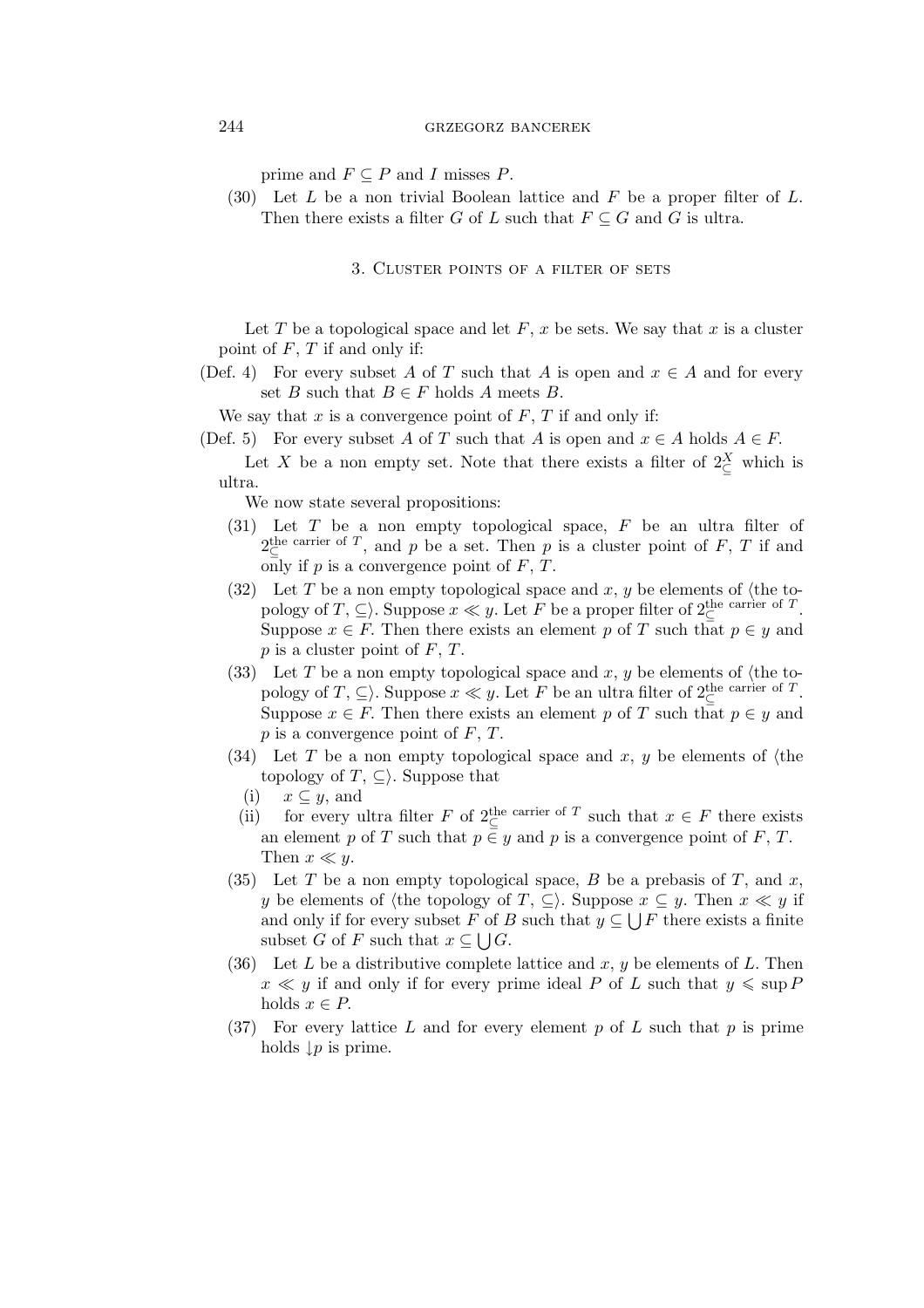Let L be a lattice and let p be an element of L. We say that p is pseudoprime if and only if:

(Def. 6) There exists a prime ideal P of L such that  $p = \sup P$ .

We now state several propositions:

- (38) For every lattice L and for every element p of L such that p is prime holds  $p$  is pseudoprime.
- (39) Let  $L$  be a continuous lattice and  $p$  be an element of  $L$ . Suppose  $p$  is pseudoprime. Let A be a finite non empty subset of L. If inf  $A \ll p$ , then there exists an element a of L such that  $a \in A$  and  $a \leq p$ .
- (40) Let L be a continuous lattice and p be an element of L. Suppose that
	- (i)  $p \neq \top_L$  or  $\top_L$  is not compact, and
	- (ii) for every finite non empty subset A of L such that inf  $A \ll p$  there exists an element a of L such that  $a \in A$  and  $a \leq p$ . Then  $\uparrow$ fininfs( $-\downarrow p$ ) misses  $\downarrow p$ .
- (41) Let L be a continuous lattice. Suppose *⊤*L is compact. Then
- (i) for every finite non empty subset A of L such that inf  $A \ll T_L$  there exists an element a of L such that  $a \in A$  and  $a \leq \top_L$ , and
- (ii) *↑*fininfs(*−↓*(*⊤*L)) meets *↓↓*(*⊤*L).
- $(42)$  Let L be a continuous lattice and p be an element of L. Suppose *↑*fininfs(*−↓*p) misses *↓↓*p. Let A be a finite non empty subset of L. If inf  $A \ll p$ , then there exists an element a of L such that  $a \in A$  and  $a \leqslant p$ .
- $(43)$  Let L be a distributive continuous lattice and p be an element of L. If  $\uparrow$ fininfs( $-\downarrow p$ ) misses  $\downarrow p$ , then p is pseudoprime.

Let  $L$  be a non empty relational structure and let  $R$  be a binary relation on the carrier of  $L$ . We say that  $R$  is multiplicative if and only if:

(Def. 7) For all elements a, x, y of L such that  $\langle a, x \rangle \in R$  and  $\langle a, y \rangle \in R$  holds *h*a, x *⊓* y*i ∈* R.

Let  $L$  be a lower-bounded sup-semilattice, let  $R$  be an auxiliary binary relation on L, and let x be an element of L. Observe that  $\uparrow_R x$  is upper.

We now state several propositions:

- (44) Let L be a lower-bounded lattice and R be an auxiliary binary relation on L. Then R is multiplicative if and only if for every element x of L holds  $\uparrow_R x$  is filtered.
- $(45)$  Let L be a lower-bounded lattice and R be an auxiliary binary relation on L. Then R is multiplicative if and only if for all elements  $a, b, x, y$  of L such that  $\langle a, x \rangle \in R$  and  $\langle b, y \rangle \in R$  holds  $\langle a \sqcap b, x \sqcap y \rangle \in R$ .
- (46) Let L be a lower-bounded lattice and R be an auxiliary binary relation on  $L$ . Then  $R$  is multiplicative if and only if for every full relational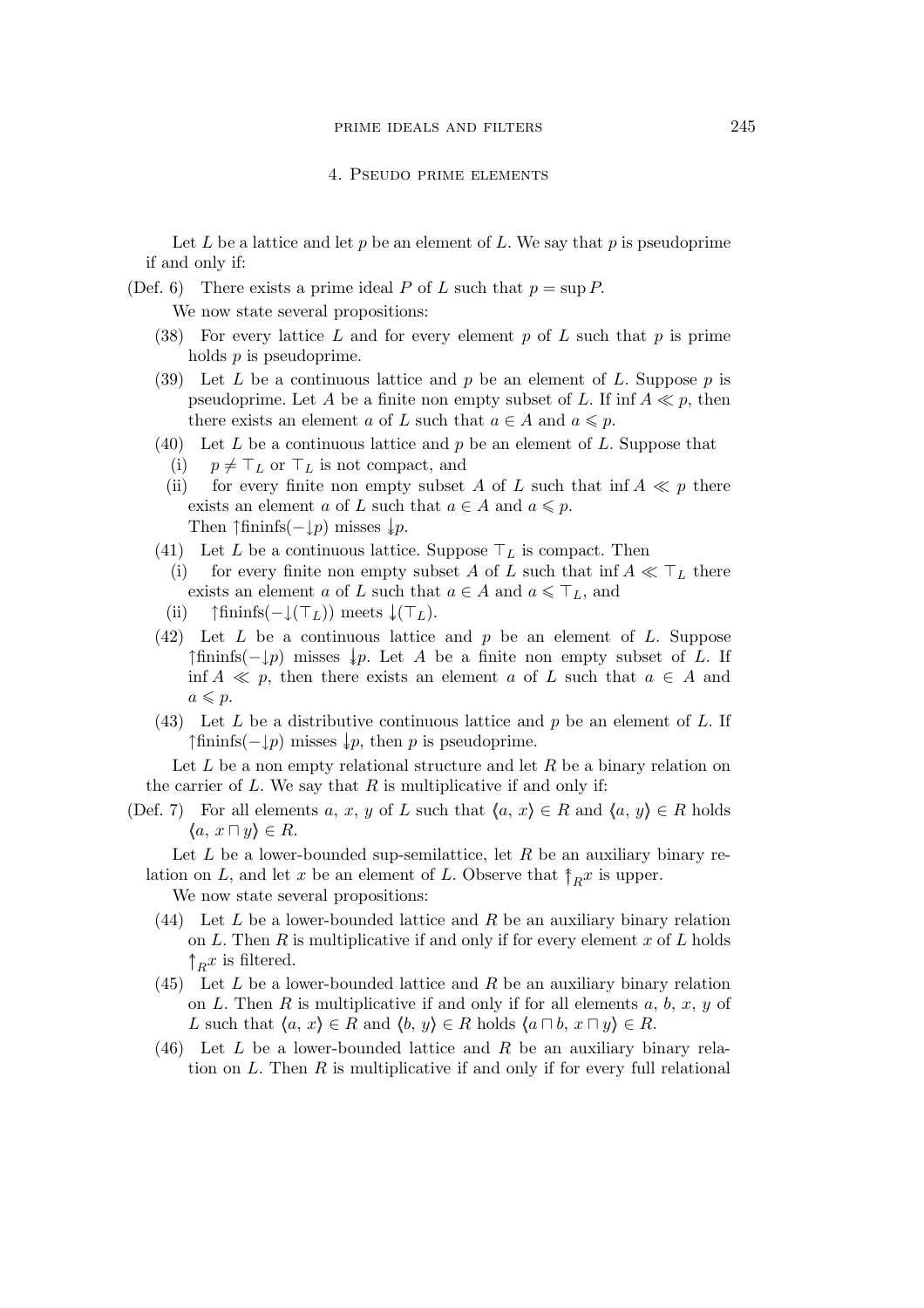#### 246 grzegorz bancerek

substructure S of  $[L, L]$  such that the carrier of  $S = R$  holds S is meetinheriting.

- $(47)$  Let L be a lower-bounded lattice and R be an auxiliary binary relation on L. Then R is multiplicative if and only if  $\downarrow R$  is meet-preserving.
- (48) Let L be a continuous lower-bounded lattice. Suppose  $\ll_L$  is multiplicative. Let  $p$  be an element of  $L$ . Then  $p$  is pseudoprime if and only if for all elements a, b of L such that  $a \sqcap b \ll p$  holds  $a \leq p$  or  $b \leq p$ .
- (49) Let L be a continuous lower-bounded lattice. Suppose  $\ll_L$  is multiplicative. Let  $p$  be an element of  $L$ . If  $p$  is pseudoprime, then  $p$  is prime.
- $(50)$  Let L be a distributive continuous lower-bounded lattice. Suppose that for every element p of L such that p is pseudoprime holds p is prime. Then *≪*L is multiplicative.

#### **REFERENCES**

- [1] Grzegorz Bancerek. Complete lattices. *Formalized Mathematics*, 2(**5**):719–725, 1991.
- [2] Grzegorz Bancerek. Bounds in posets and relational substructures. *Formalized Mathematics*, 6(**1**):81–91, 1997.
- [3] Grzegorz Bancerek. Directed sets, nets, ideals, filters, and maps. *Formalized Mathematics*, 6(**1**):93–107, 1997.
- [4] Grzegorz Bancerek. Duality in relation structures. *Formalized Mathematics*, 6(**2**):227–232, 1997.
- [5] Grzegorz Bancerek. The "way-below" relation. *Formalized Mathematics*, 6(**1**):169–176, 1997.
- [6] Józef Białas. Group and field definitions. *Formalized Mathematics*, 1(**3**):433–439, 1990.
- [7] Czesław Byliński. Functions and their basic properties. *Formalized Mathematics*, 1(**1**):55– 65, 1990.
- [8] Czesław Byliński. Some basic properties of sets. *Formalized Mathematics*, 1(**1**):47–53, 1990.
- [9] Czesław Byliński. Galois connections. *Formalized Mathematics*, 6(**1**):131–143, 1997.
- [10] Agata Darmochwał. Families of subsets, subspaces and mappings in topological spaces. *Formalized Mathematics*, 1(**2**):257–261, 1990.
- [11] Agata Darmochwał. Finite sets. *Formalized Mathematics*, 1(**1**):165–167, 1990.
- [12] G. Gierz, K.H. Hofmann, K. Keimel, J.D. Lawson, M. Mislove, and D.S. Scott. *A Compendium of Continuous Lattices*. Springer-Verlag, Berlin, Heidelberg, New York, 1980.
- [13] Adam Grabowski. Auxiliary and approximating relations. *Formalized Mathematics*, 6(**2**):179–188, 1997.
- [14] Adam Grabowski and Robert Milewski. Boolean posets, posets under inclusion and products of relational structures. *Formalized Mathematics*, 6(**1**):117–121, 1997.
- [15] Zbigniew Karno. Maximal discrete subspaces of almost discrete topological spaces. *Formalized Mathematics*, 4(**1**):125–135, 1993.
- [16] Artur Korniłowicz. Cartesian products of relations and relational structures. *Formalized Mathematics*, 6(**1**):145–152, 1997.
- [17] Artur Korniłowicz. Definitions and properties of the join and meet of subsets. *Formalized Mathematics*, 6(**1**):153–158, 1997.
- [18] Beata Madras. Irreducible and prime elements. *Formalized Mathematics*, 6(**2**):233–239, 1997.
- [19] Beata Padlewska. Families of sets. *Formalized Mathematics*, 1(**1**):147–152, 1990.
- [20] Beata Padlewska and Agata Darmochwał. Topological spaces and continuous functions. *Formalized Mathematics*, 1(**1**):223–230, 1990.
- [21] Alexander Yu. Shibakov and Andrzej Trybulec. The Cantor set. *Formalized Mathematics*, 5(**2**):233–236, 1996.
- [22] Andrzej Trybulec. Tarski Grothendieck set theory. *Formalized Mathematics*, 1(**1**):9–11, 1990.